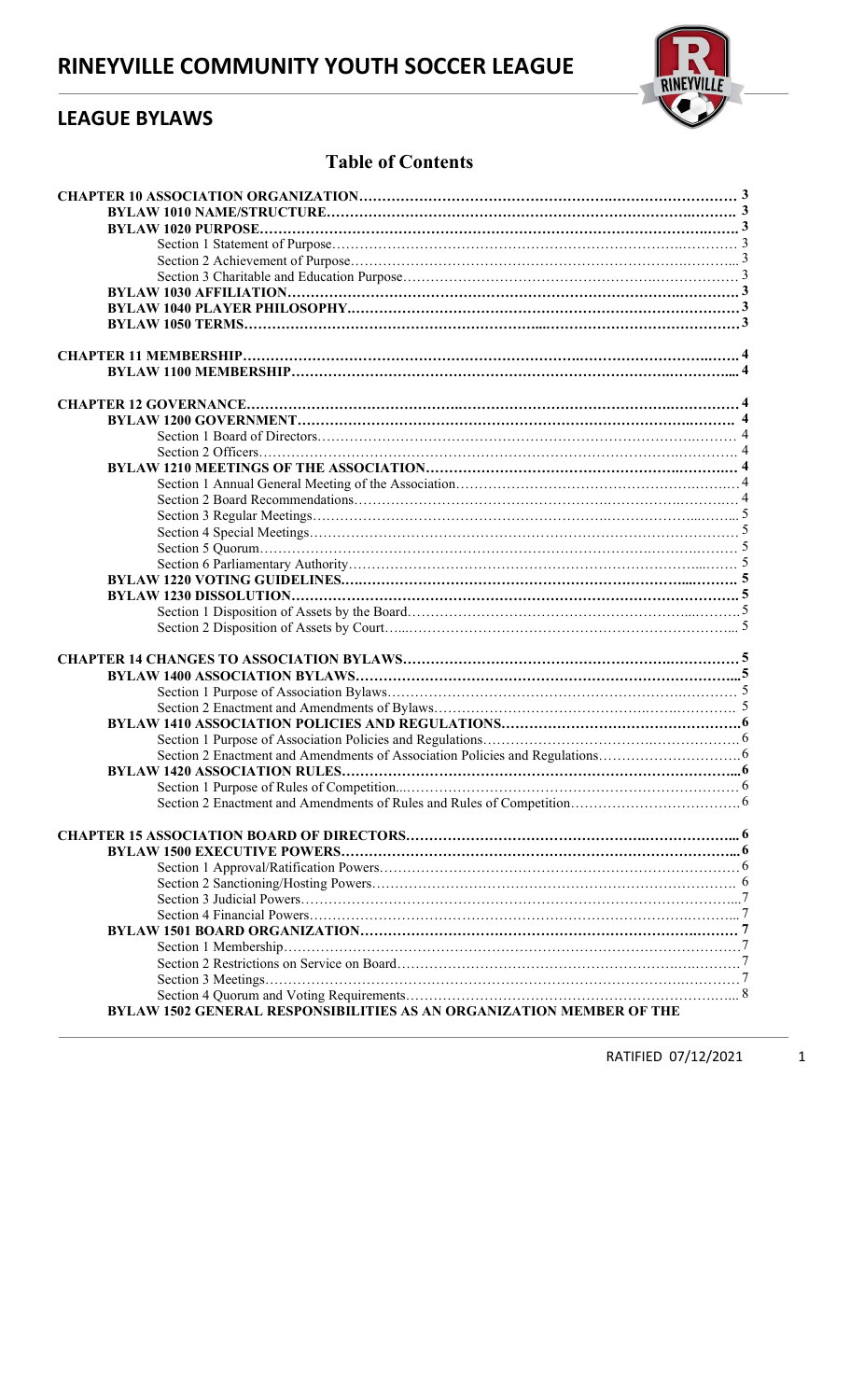## LEAGUE BYLAWS



| BYLAW 1503 ASSOCIATION RESPONSIBILITIES AS A MEMBER OF THE KENTUCKY YOUTH |  |
|---------------------------------------------------------------------------|--|
|                                                                           |  |
|                                                                           |  |
|                                                                           |  |
|                                                                           |  |
|                                                                           |  |
|                                                                           |  |
|                                                                           |  |
|                                                                           |  |
|                                                                           |  |
|                                                                           |  |
|                                                                           |  |
|                                                                           |  |
|                                                                           |  |
|                                                                           |  |
|                                                                           |  |
|                                                                           |  |
|                                                                           |  |
|                                                                           |  |
|                                                                           |  |
|                                                                           |  |
|                                                                           |  |
|                                                                           |  |
|                                                                           |  |
|                                                                           |  |
|                                                                           |  |
|                                                                           |  |
|                                                                           |  |
|                                                                           |  |
|                                                                           |  |
|                                                                           |  |
|                                                                           |  |
|                                                                           |  |
|                                                                           |  |
|                                                                           |  |
|                                                                           |  |
|                                                                           |  |
|                                                                           |  |
|                                                                           |  |
|                                                                           |  |
|                                                                           |  |
|                                                                           |  |
|                                                                           |  |
|                                                                           |  |
|                                                                           |  |
|                                                                           |  |
|                                                                           |  |
|                                                                           |  |
|                                                                           |  |
|                                                                           |  |
|                                                                           |  |
|                                                                           |  |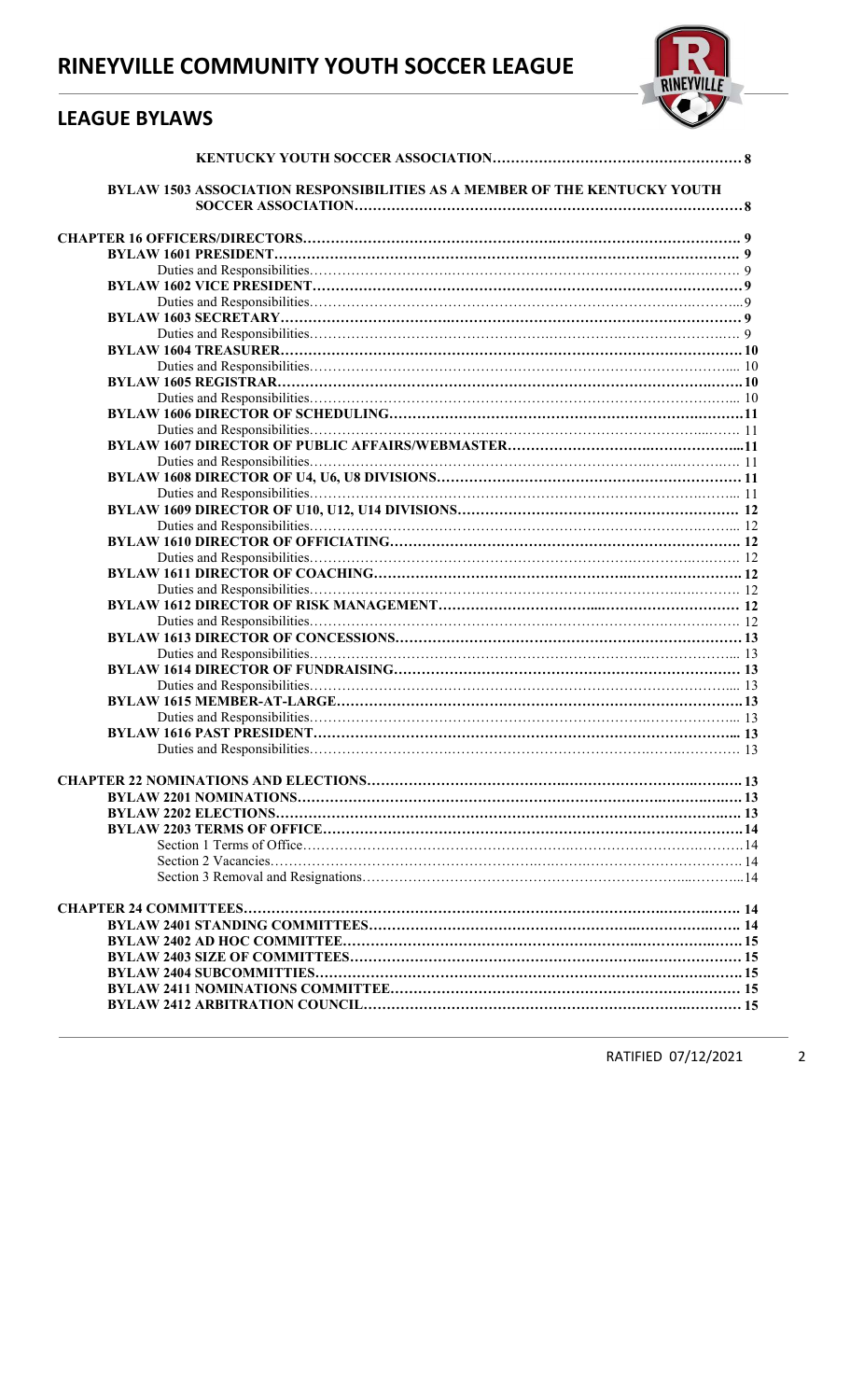## LEAGUE BYLAWS



## CHAPTER 10 ORGANIZATION

### BYLAW 1010 Name/Structure

The name of this organization shall be Rineyville Community Youth Soccer League, hereinafter referred to as RCYSL, and shall be a nonprofit corporation incorporated under the laws of the Commonwealth of Kentucky with its principal office in Rineyville, Kentucky.

### BYLAW 1020 Purpose

### Section 1 Statement of Purpose

The purposes of RCYSL are to:

- A. Promote the growth of and an appreciation for the game of soccer by providing opportunities for the youth of Rineyville and surrounding communities to learn the Laws of the Game and participate in an organized soccer program.
- B. Organize and promote youth soccer for youths from two (2) years of age up to and including those nineteen (19) years of age. C. Encourage good sportsmanship and fair play of all participants therein.

### Section 2 Achievement of Purpose

RCYSL achieves its purpose by:

- A. Encouraging the development and practice of good sportsmanship.
- B. Developing the principles of fair play.
- C. Promoting the growth of soccer.
- D. Enforcing the Laws of the Game.
- E. Instructing, training, and educating players, coaches, and referees to develop and improve their soccer capabilities.

### Section 3 Charitable and Education Purpose

RCYSL is organized exclusively for charitable and educational purposes, including, for such purposes, the making of distributions to organizations that qualify as exempt organizations under Section 501(C)(3) of the Internal Revenue Code of 1954 (or the corresponding provision of any future United States Internal Revenue Law).

### BYLAW 1030 Affiliation

RCYSL is affiliated with the Kentucky Youth Soccer Association (hereinafter KYSA), United States Youth Soccer Association (hereinafter USYSA), and the United States Soccer Federation (hereinafter USSF).

### BYLAW 1040 Player Philosophy

Soccer is a game of mistakes, especially at an early age. Parents and coaches should provide the medium to learn without exerting the pressure to win at all costs. The key to the RCYSL program is participation, with parental and coach encouragement, to attempt new skills and concepts without the fear of failure. Remember, we can only learn by trying and making our own mistakes. Our children must learn that their mistakes are a natural part of this game. Encouragement always!

### BYLAW 1050 TERMS

The following terms are used throughout this document:

- 1. Annual General Meeting (AGM) of the Association This is a business meeting open to all members of the association that is required to be held at least once each year.
- 2. Board of Directors The board of directors consists of elected and appointed administrators who govern, control, and manage all properties and programs of the association.
- 3. Bylaws Association bylaws define and create the structure of the association and delineate and delegate powers and duties to its officers, directors, commissioners, committees, and board.
- 4. Fiscal Year The fiscal year is the business or accounting year of the association.
- Members Members are the players or players' parents or guardians, administrators, coaches, assistant coaches, and referees who are active in the association.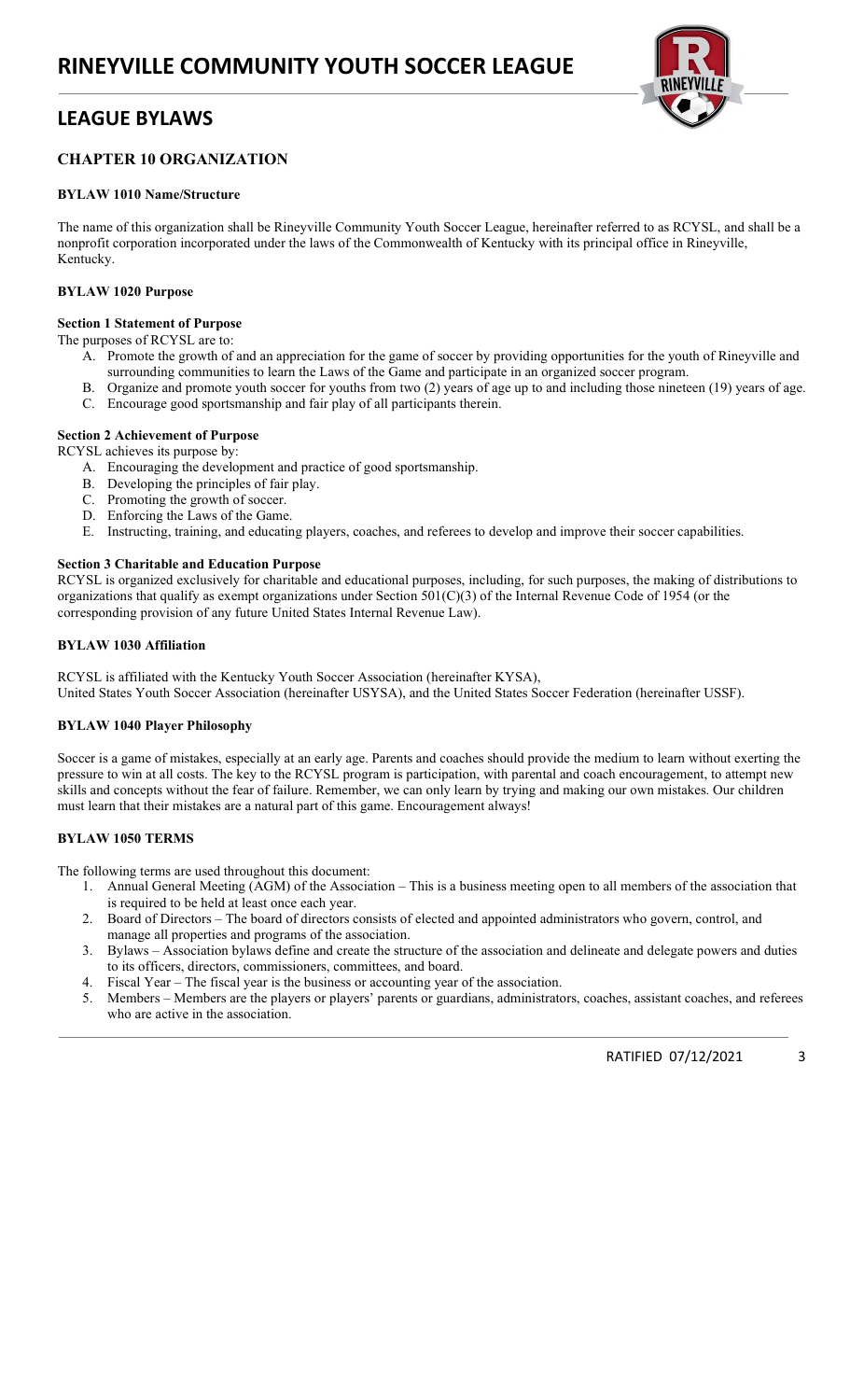# LEAGUE BYLAWS



- 6. Policies and Regulations The association policies and regulations define and create the programs of the association.
- 7. Rules of Competition The rules of competition define and regulate the registration of players, the formation of teams, and the play of the game of soccer by the association's teams and players.
- These terms are further defined and explained within the bylaws.

### BYLAW 1100 Membership

Members of RCYSL shall be composed of the following:

- 1. The current members of the Board of Directors in good standing.
- 2. Any appointed administrator or appointed member of any committee.
- 3. Any parent or guardian of a player or a player over the age of 18 registered for the previous playing season (fall or spring), the next playing season (fall or spring), or the seasonal year (fall and spring) immediately preceding the annual meeting.
- 4. Any coach or assistant coach for the previous playing season (fall or spring), the next playing season (fall or spring), or the seasonal year (fall and spring) immediately preceding the annual meeting who is over the age of 18; and
- 5. Any referee over the age of 18 who has worked for the association during the playing season (fall or spring) immediately preceding the annual meeting.
- 6. The term of Membership for Member shall be one (1) seasonal year. Such Membership shall automatically renew each seasonal year provided the Member maintains its good standing in this Association. Membership may be terminated by the Board of Directors for cause and by a two-thirds (2/3) majority vote of those present and voting at any properly called meeting of the Association.

### CHAPTER 12 GOVERNANCE

### BYLAW 1200 Government

### Section 1 Board of Directors

The government, control, and management of all properties of this Association are vested in the Association Board of Directors (hereinafter sometimes called the Board) as defined in the Bylaws of the Association, which provides for the election of directors of this Association, their terms of office, their powers, and their duties. Each member of the Board shall be a member of the Association Council and shall be entitled to one (1) vote.

### Section 2 Officers

The officers of this Association shall be the President, Vice President, Secretary and Treasurer and such other officers as may be required under the laws of the Commonwealth of Kentucky. All officers shall serve as directors of this Association and the Bylaws of the Association provide for their election, terms of office, powers, and duties.

#### BYLAW 1210 Meetings of the Association

#### Section 1 Annual General Meeting of the Association

Prior to conclusion of each fiscal year, the President, with the concurrence of the Board, shall call for an Annual General Meeting of the Association Council. Public notification to all Members shall be made at least sixty (60) days prior to said Annual General Meeting.

#### Section 2 Board Recommendations

The Board shall report to the Association Council the fees required for players for the next seasonal year as defined by the United States Soccer Federation.

### Section 3 Regular Meetings

Regular meetings of the Association Council shall be held once a month to be conducted on the  $2<sup>nd</sup>$  Monday of each month at 6:00 p.m. at the Rineyville Community Park. Meeting times and days are subject to change with 24 hours' notice. No meeting shall exceed two (2) hours in length.

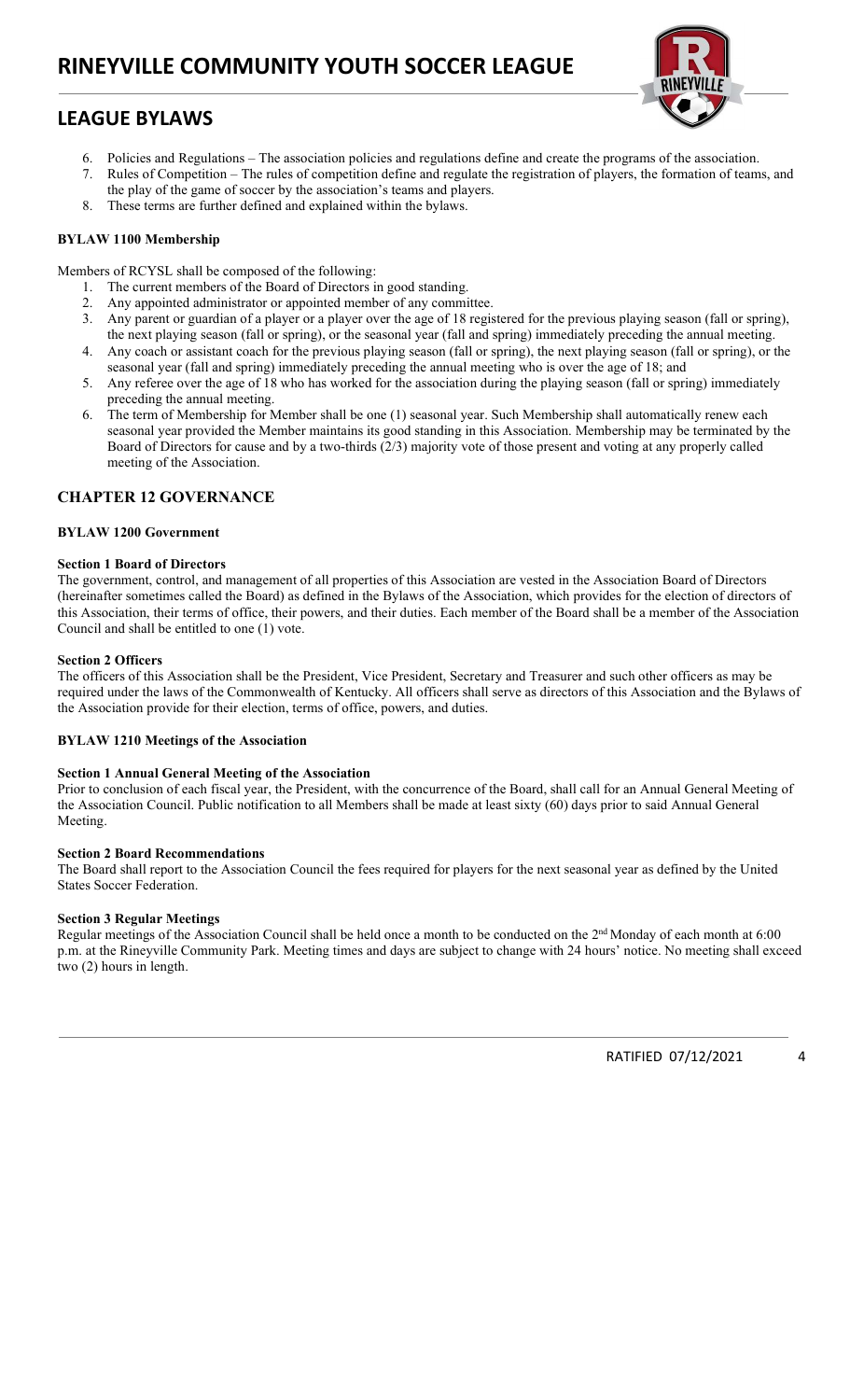## LEAGUE BYLAWS



### Section 4 Special Meetings

Special Meetings of the Association Council may be called by the President or the Association Board at such times as are deemed necessary. Public notice of such meetings must be made at least thirty (30) days in advance of said special meeting.

### Section 5 Quorum

The members present shall constitute a quorum to transact business at any meeting of the Association Council.

### Section 6 Parliamentary Authority

The rules contained in the Modern Addition of Robert's Rules of Order shall govern the Association in all cases where they are not inconsistent with these Articles and Bylaws and any special rules of order the Association may adopt.

### BYLAW 1220 VOTING GUIDELINES

- A. At all Association Council meetings under Bylaw 1210, each member present shall have one (1) vote. In no case shall any person be entitled to more than one (1) vote.
- B. The respective Chairperson of a meeting may vote when the vote is by ballot or when his/her vote, as cast, would change the outcome such as to break a tie.
- C. The vote of the majority of members present and voting shall be required for any action of the Board, unless otherwise provided.
- D. Votes may be calculated telephonically, email or by other Board approved sources.

### BYLAW 1230 DISSOLUTION

### Section 1 Disposition of Assets by the Board

Upon the dissolution of the corporation, the Board shall, after paying or making provision for the payment of all liabilities of the corporation, dispose of all the assets of the corporation exclusively for the purposes of the corporation in such manner, or to such organization or organizations organized and operated exclusively for charitable education, religious or scientific purposes as shall at the time qualify as an exempt organization or organizations under Section 501(C)(3) of the Internal Revenue Code of 1986 (or the corresponding provision of any future United States Internal Revenue Law), as the Board shall determine

### Section 2 Disposition of Assets by Court

Any assets not disposed of in accordance with Bylaw 1230, Section 1, shall be disposed of by the Circuit Court of Hardin County, exclusively for such purposes or to such organization or organizations, as said Court shall determine, which are organized and operated exclusively for such purposes.

### CHAPTER 14 CHANGES TO ASSOCIATION BYLAWS

#### BYLAW 1400 Association Bylaws

### Section 1 Purpose of Association Bylaws

The purpose of the Association Bylaws is to define and create the structure of the Association and to delineate and delegate powers and duties to its officers, directors, commissioners, committees, and Board. The powers of the Association's officers, directors, commissioners, committees, and Board shall be as defined in the Association Bylaws.

#### Section 2 Enactment and Amendments of Bylaws

New Bylaws and amended Bylaws shall be enacted by the Association Council. Any proposed new or amended Bylaw of the Association shall be submitted, in writing, to the Board, at least sixty (60) days prior to the Association Council Meeting at which the new or amended Bylaw will be considered. Notice of said proposal of enactment of a new or amended Bylaw must be made available to Association Members at least thirty (30) days prior to the meeting. One-half (1/2) of the members of the Association Council shall constitute a quorum for purposes of considering enactment of a new or amended Bylaw. A majority of the Members of the Association Council present and voting shall be required to enact a new or amended Bylaw. Any new or amended Bylaws shall become effective sixty (60) days after the enactment or at the start of the next fiscal year, whichever comes first unless otherwise approved by the Association Council.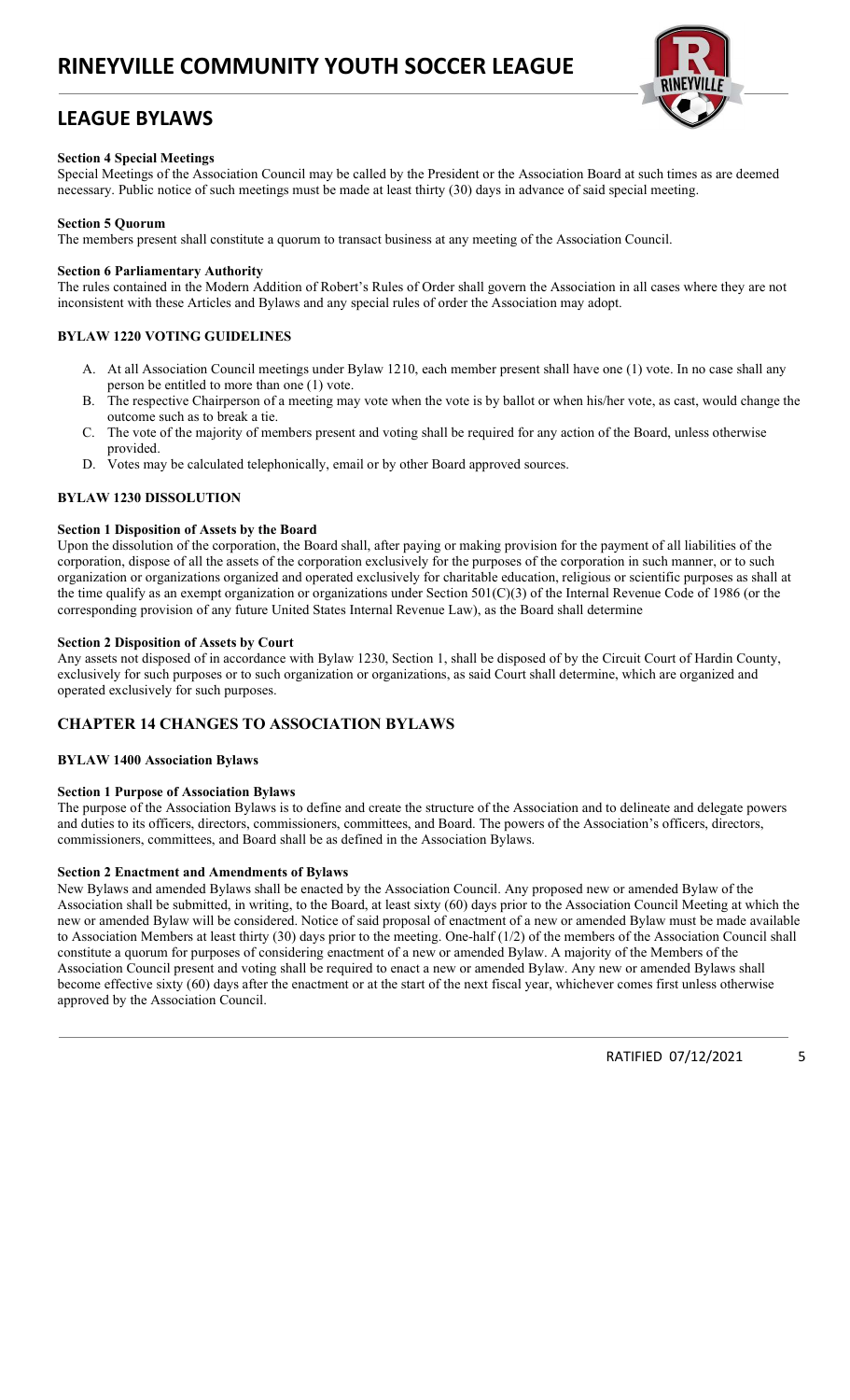# LEAGUE BYLAWS



### BYLAW 1410 Association Policies and Regulations

### Section 1 Purpose of Policies and Regulations

The purpose of the Association Policies and Regulations is to define and create the programs of the Association to define and regulate the operation of the Association's programs and to define and regulate tournaments and leagues. The programs of the Association and the regulations regarding the operations thereof shall be as defined in the Association Policies and Regulations.

### Section 2 Enactment and Amendments of Association Policies and Regulations

Adoption of new or amendments to existing Association Policies and Regulations shall be approved by the Board. Any proposed addition or amendment to the Association Policies and Regulations shall be submitted, in writing, to the Board, at least fourteen (14) days prior to the Board meeting at which the proposed change will be considered. Notice of said new or amended Regulation must be given to each Board member at least fourteen (14) days prior to the meeting. The vote of two-thirds (2/3) of the members of the Board present and voting shall be required to enact a new or amended Policy or Regulation and any new or amended Association Policies and Regulations adopted by the Board shall become effective 30 days after enactment.

### BYLAW 1420 ASSOCIATION RULES

### Section 1 Purpose of Rules of Competition

The purpose of the Association Rules of Competition is to define and regulate the registration of players, the formation of teams, and the play of the game of soccer in the Commonwealth by Affiliated Member Organization Teams and Players.

### Section 2 Enactment and Amendments of Association Rules of Competition

Adoption of new or amendments to existing Association Rules of Competition shall be approved by the Board. Any proposed addition or amendment to the Association Rules of Competition shall be submitted, in writing, to the Board, at least thirty (30) days prior to the Board meeting at which the amendment will be considered. Notice of said proposed or amendment to Association Rules of Competition must be given to each Board member at least thirty (30) days prior to the meeting. The vote of two-thirds (2/3) of the members of the Board present and voting shall be required to enact new or amendments to the Association Rules of Competition; and any and all new or amendments to the Association Rules of Competition adopted by the Board shall become effective at the beginning of the next seasonal year unless also approved by the Council.

### CHAPTER 15 ASSOCIATION BOARD OF DIRECTORS

### BYLAW 1500 EXECUTIVE POWERS

The policy making and executive functions of Rineyville Community Youth Soccer League shall be vested in the Board of Directors. The Board of Directors shall have the following powers:

#### Section 1 Approval/Ratification Powers

- A. Ratify, alter, or reject decisions and policies of any officer, representative, director, administrator, committee member, or other official of the Association.
- B. Ratify appointments of the President to fill vacancies in Offices, Directors and Representatives.
- C. Ratify, alter, or reject appointments to Association committees and such other officials as the Association may from time to time be appointed.
- D. To remove from office any appointed or elected member of the Board for reasonable cause by due process, using a simple majority vote of the Board as otherwise provided in the Bylaws.

#### Section 2 Sanctioning/Hosting Powers

A. Institute and operate tournaments, camps, and clinics.

B. Arrange and stage soccer games of any nature whatsoever in its own name.

C. Create and manage or to create and delegate the management under direction, to others of any organization whatsoever, which it may deem expedient for the welfare of the game of soccer in the community of Rineyville.

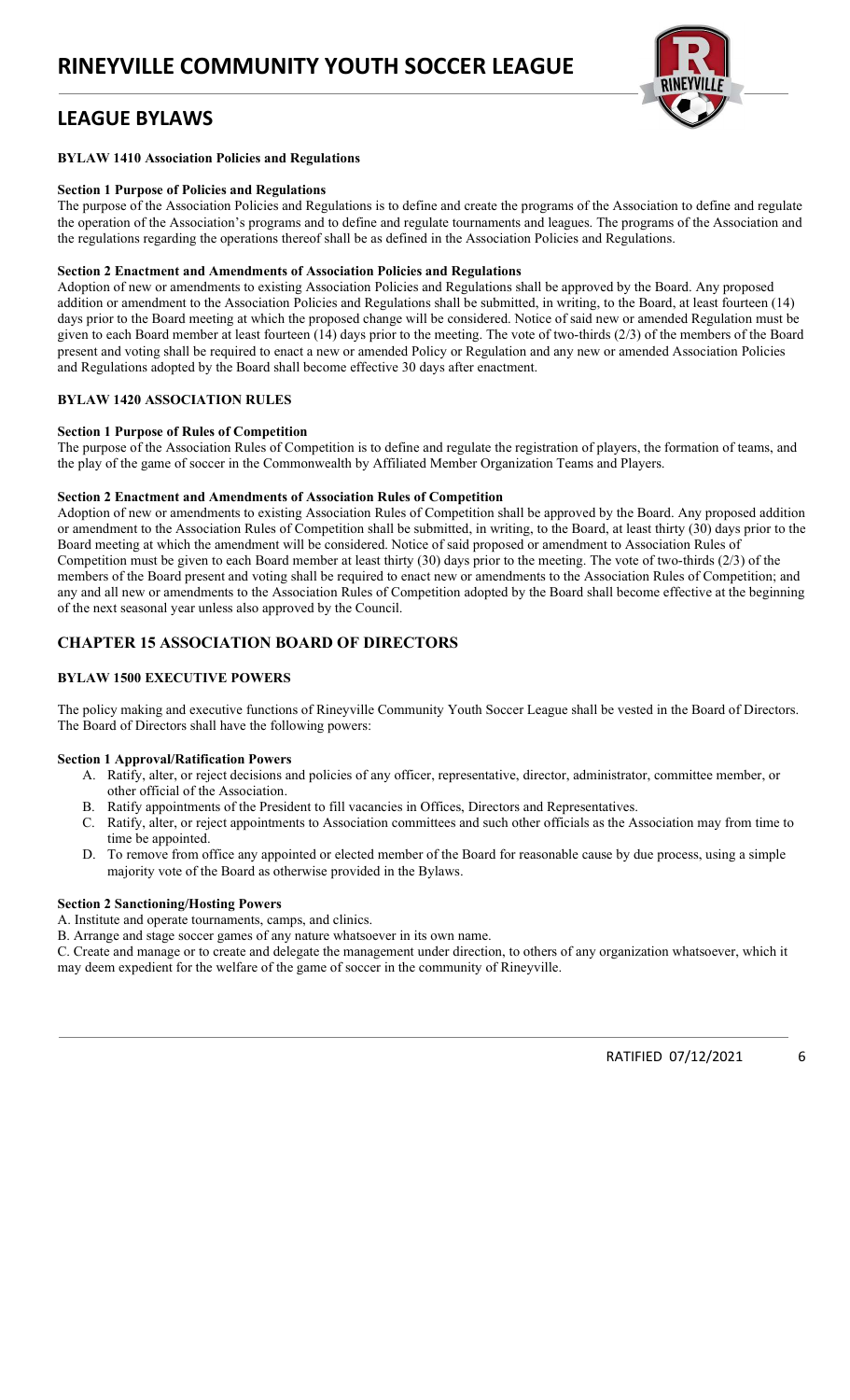# LEAGUE BYLAWS



## Section 3 Judicial Powers

- A. Enforce the Bylaws, Policies, Regulations and Rules of the Association, the KYSA, the USYSA and the USSF.
- B. Hear all cases of misconduct of players, officials, members, or persons affiliated with the Association and after such hearing if such person or persons are found to be acting in a manner not in keeping with the purpose of RCYSL, to impose such fine and/or penalty as it may deem proper.
- C. Render final decisions on all matters of controversy subject to appeals and to decisions of the Association.
- D. Suspend, expel and/or impose fines and/or penalties upon any person under RCYSL jurisdiction who is found guilty of
- violation or breach of the Association Bylaws, Rules or any policies or regulations of the Association.
- E. Enforce the purpose for which RCYSL was organized.

## Section 4 Financial Powers

- A. Contract for such services and facilities as shall be necessary for the operation of the Association business.
- B. Authorize the expenditures of funds for the purpose of keeping with the needs of the Association.
- C. Ensure that all expenditures of funds in excess of \$500.00 paid by check shall be signed by more than one board member on the signature card held at the Association's banking institution.
- D. Ensure that receipts for all expenditures of funds paid by electronic or card means are submitted to the Treasurer for proper management of the bank account.

## BYLAW 1501 BOARD ORGANIZATION

## Section 1 Membership

The Board shall consist of the following voting members:

- Five (5) Officers:
	- 1. President
	- 2. Vice President
	- 3. Secretary
	- 4. Treasurer
	- 5. Registrar

### Ten (10) Directors:

- 1. Scheduler
- 2. Public Affairs/Webmaster
- 3. Coaching
- 4. U4-U8 Age Division
- 5. U10-U14 Age Division
- 6. Officiating
- 7. Concessions
- 8. Risk Management
- 9. Fundraising
- 10. Member-at-Large

### Section 2 Restrictions on Service on the Board

- 1. No person under indictment for any criminal act may serve as a member of the Board while the indictment is in effect. 2. No officer or director elected by the members of this association shall be a paid employee or compensated agent of the association. A compensated agent refers to a person receiving fees for services rendered (this does not include referees, coaches, and director of officiating), not a person who is compensated for expenses incurred in order to fulfill official duties in connection with the business of this association.
- 3. If two members of an immediate family are serving on the board, one may not second or vote regarding a motion brought by the other immediate family member. Furthermore, monetary disbursements may not be co-signed by two board members from the same immediate family.
- 4. No person shall hold more than one concurrent voting board position.

### Section 3 Meetings

1. Regular meetings of the Board shall be called upon reasonable notice by the President at lease once each calendar quarter and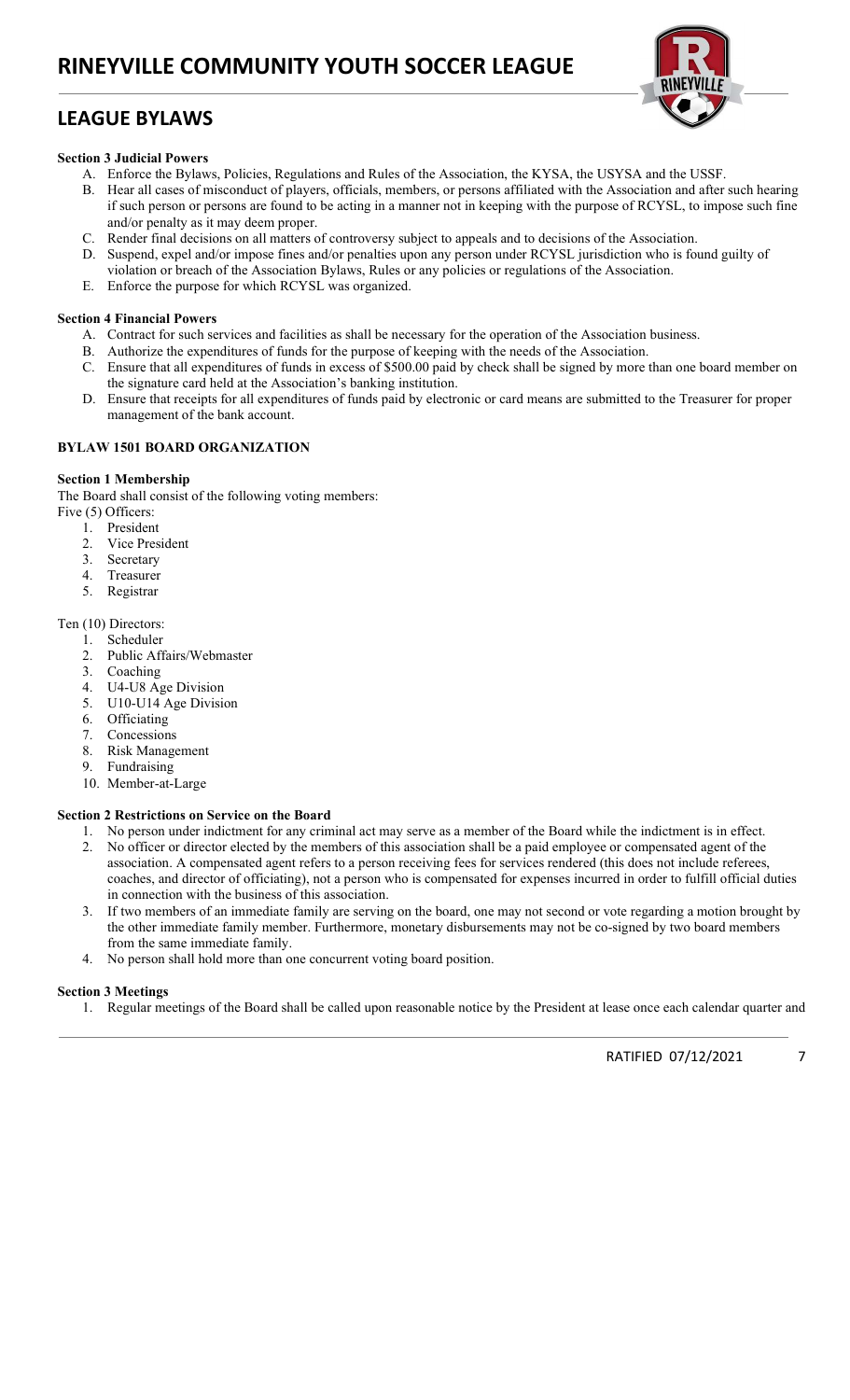# LEAGUE BYLAWS



2. Meetings for a special purpose shall be called by the President or upon written application by one quarter of the Directors. Reasonable notice of meetings for a special purpose shall be given and shall state the said purpose.

### Section 4 Quorum and Voting Requirements

- 1. A quorum, consisting of the majority of voting Board Members, must be present at meetings in order to conduct business. A minimum of five (5) voting Board Members must be present if vacant voting board positions exist.
- 2. A Board Member shall have one (1) vote. The presiding officer shall vote only to make a difference.
- 3. The vote of the majority of those Board Members present and voting shall be required for any action of the Board, unless otherwise approved.

### BYLAW 1502 General Responsibilities as an Organization Member of (KYSA) Kentucky Youth Soccer Association

As a member of the KYSA, the RCYSL must:

- A. Comply with all bylaws, policies, and requirements of the KYSA, to the extent applicable to that classification of Organization Member.
- B. Submit to KYSA a copy of any amendments which it makes to its charter, articles of incorporation, bylaws or rules and regulations no later than 90 days after adoption of any such amendment.
- C. Submit to KYSA its most current annual reports and financial statements within 90 days after the start of the KYSA's seasonal year, which commences on September 1 of each year.
- D. Register with KYSA monthly the names and addresses of its players, coaches and team and organization administrators.
- E. Pay fees due the KYSA by the deadline established.
- F. Comply with the Amateur Sports Act, to the extent applicable.

### BYLAW 1503 Association Responsibilities as a Member of (KYSA) Kentucky Youth Soccer Association

As a member of the KYSA, the RCYSL:

- A. Will ensure that membership shall be open to any soccer players, coaches, trainers, managers, administrators, and officials not subject to suspension under USSF Bylaw 241, Suspensions, Fines, and Terminations.
- B. Will not discriminate against any individual on the basis of race, color, religion, age, sex, or national origin.
- C. Will submit to the fact that the KYSA, USYSA, and USSF articles of incorporation, bylaws, policies, and requirements take precedence over and supersede the governing documents and decisions of the Association to the extent applicable under state law, and the Association and its members will abide by those articles, bylaws, policies, and requirements.
- D. Will not join any organization that has requirements that conflict with the KYSA's, USYSA's, or USSF's articles, bylaws, policies, and requirements.
- E. Shall register all of its players, coaches, teams, referees, and administrators with the KYSA at least monthly and timely pay all dues and fees of the KYSA.
- F. Members will abide by the KYSA's, USYSA's, and USSF's articles, bylaws, policies, and requirements on interplay.
- G. Shall have a Board of Directors (or similar body) selected through an open and democratic process.
- H. Shall report actions and policies adopted by the Board of Directors (or similar body), Executive Committee, or officers of the Association to its membership, or their authorized representatives, at least once each year at a meeting of the Association's membership, with notice and agenda of the meeting at least 15 days in advance of the meeting.
- I. Shall provide to the Treasurer of the KYSA an annual report on the activities of the Association and most current annual financial statements within 90 days after the start of the KYSA's seasonal year, September 1.
- J. Will:
	- 1. Provide annually to the KYSA copies of the Association's bylaws, and other governing documents,
	- 2. Submit changes to those documents to the KYSA for approval not later than 90 days after adoption, and
	- 3. Make copies of those documents available to its members.
	- 4. Provide equitable and prompt hearing and appeal procedures to guarantee the rights of individuals to participate and compete. Those procedures shall include that all grievances involving the right to participate and compete in activities sponsored by the Association, KYSA, USYSA, and USSF may be appealed.
	- 5. Maintain its tax-exempt status under the Internal Revenue Code.
	- 6. Adopt policies prohibiting sexual and physical abuse which meet certain minimum criteria established by the KYSA, USYSA, or USSF (subject to any contrary requirements contained in state or local law applicable to the Association).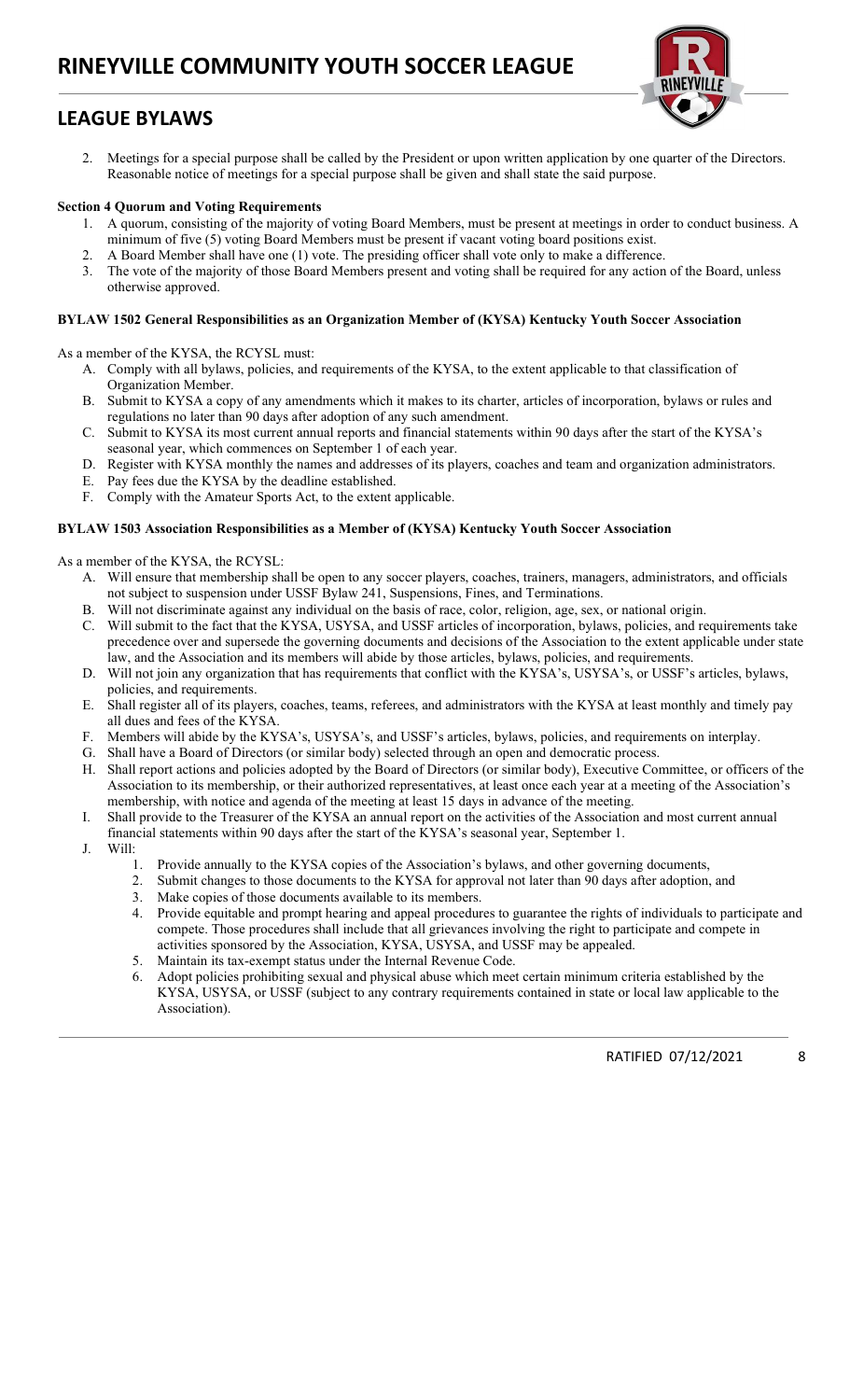## LEAGUE BYLAWS



7. Allow the KYSA to review the documents and procedures of the Association, on request of the KYSA not less than once every 4 years, to determine compliance with these bylaws.

### CHAPTER 16 OFFICERS/DIRECTORS

Elected Officers and Directors of RCYSL will conduct all duties necessary to ensure achievements and objectives of RCYSL goals, attend regular and special meetings and act as Trustee on behalf of RCYSL.

### BYLAW 1601 PRESIDENT

The President shall:

- 1. Oversee and coordinate the activities of the Association.
- 2. Plan for the long-range growth and operation of the Association and its programs.
- 3. Preside at all Board meetings.
- 4. Preside as an ex-officio member of all RCYSL committees, except the Nominations Committee.
- 5. Appoint special or Ad Hoc committees.
- 6. Assist Treasurer with operating expense payments and deposits. Sign or co-sign money disbursements made in the name of RCYSL as required. See Bylaw 1501.2.3 for applicable restrictions regarding immediate family members.
- 7. Appoint, subject to ratification of the Board, Chairpersons of all standing Committees, except where otherwise provided.
- Represent or appoint persons to represent RCYSL in meetings with other soccer, civic or other organizations requiring representation of the Association. This will include the KYSA AGM.
- 9. Appoint as needed, subject to approval of the Board, any Officer or Director to fill vacancies until the next Annual General Meeting.
- 10. Preside at Arbitration Council in the absences of the Vice President.
- 11. Assist Treasurer with management and filing of necessary business and tax filings.
- 12. Perform all other duties as shall be necessary to promote the welfare of and operational tasks of RCYSL.

### BYLAW 1602 VICE PRESIDENT

The Vice President shall:

- 1. Actively participate in meetings.
- 2. Assume the duties of the President in the case of the resignation of the President until the next Annual General Meeting following said resignation or during a temporary absence, or during the inability of the President to perform the functions of that office.
- 3. Preside over the Board meetings in the absence of the President.
- 4. Serve as the Rineyville Community Park (RCP) Representative/Liaison.
- 5. Oversee the inventory of soccer field equipment and supplies. Inform the Board of any necessary equipment/supply needs especially those requiring a bid process.
- 6. Facilitate and manage any bid processes, as necessary.
- 7. Serve as Chairperson of the Arbitration Council and Rules Committee.
- 8. Serve as the point of contact for resolving conflicts for other Officers.
- 9. Serve as the Chairperson of the Tournament Committee.
- 10. Oversee the activities of all age group activities to include general meetings or workshops.
- 11. Perform such other duties as may be delegated by the Board.

### BYLAW 1603 SECRETARY

The Secretary shall:

- 1. Actively participate in meetings.
- 2. Oversee the storage and maintenance of all records of RCYSL.
- 3. Record minutes at Board meetings and distribute minutes and all submitted proposed amendments as provided for in the Bylaws to all Board Members.
- 4. Work with the Public Affairs Director to ensure minutes are available to all Association Members.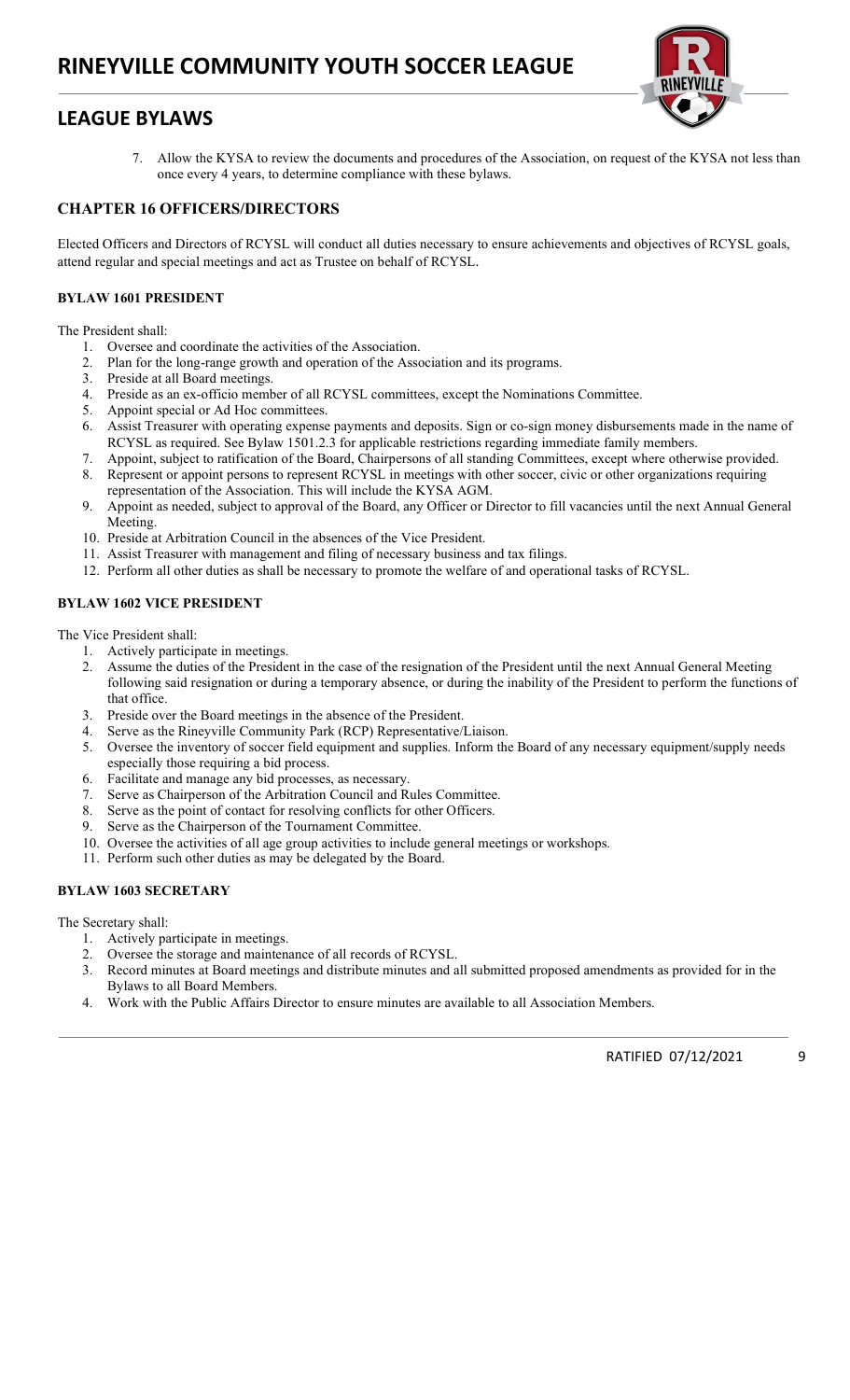# LEAGUE BYLAWS



- 5. Oversee communications between the Association and its Members to ensure all are kept informed of the activities of the Association.
- 6. Draft any necessary correspondence on behalf of RCSYL.
- 7. Work with the Public Affairs Director to notify members of regularly scheduled and ad-hoc meetings, to include monthly Board meetings and the Annual General Membership meeting.
- 8. Work with the Public Affairs Director to send the general membership a notice of the date of the elections (no later than 30 days prior to elections) and a list of nominees.
- 9. Serve as Chairperson of the Nominations Committee.
- 10. Serve on the Discipline Committee.
- 11. Ensure appropriate recognition for participating in the Association by providing appropriate recognition for retiring Board Members and others with appropriate awards and/or mementos to include seasonal participation medals.
- 12. Perform such other duties as may be delegated by the Board.

### BYLAW 1604 TREASURER

The Treasurer shall:

- 1. Actively participate in meetings.
- 2. Insure the sound financial operation of the Association.
- 3. Receive all monies of RCYSL.
- 4. Keep accurate records of receipts and disbursements to include reconciling the bank account(s).
- 5. Pay out funds as authorized by the Board.
- 6. Assist President with operating expense payments and deposits. Sign or co-sign money disbursements made in the name of RCYSL as required. See Bylaw 1501.2.3 for applicable restrictions regarding immediate family members.
- 7. Present a statement of account at every meeting and at other times when required by the Board and make a full report at the Annual General Meeting.
- 8. Ensure that the Treasurer's accounts are examined at least annually by an outside auditor or certified accounting firm.
- 9. Maintain a current budget and present a proposed annual operating budget for the coming year for Board approval. Coordinate with the Director of Fundraising to ensure fundraising goals are consistent with planned Association expenditures.
- 10. Present motion to the Board of recommended fees for the following season.
- 11. Serve as Chairperson of the Registrations Committee.
- 12. Assist President with management and filing of necessary business and tax filings to include IRS tax returns.
- 13. If RCYSL should pay referees directly, the Treasurer and Director of Officiating will keep records of all refereed games. Applicable W-9 forms to be provided to all referees. The Director of Officiating will assist with requests for payment.
- 14. Perform such other duties as may be delegated by the Board.

### BYLAW 1605 REGISTRAR

The Registrar shall:

- Actively participate in meetings.
- 2. Ensure all KYSA and USYSA Rules, Bylaws, Policies and Regulations governing player registration and team assignment are followed.
- 3. Coordinate with Public Affairs/Webmaster Director to advertise open registration as well as open and close the registration program.
- 4. Oversee registration of all players and coaches to include transmittal of registration records to KYSA/USYSA as required.
- 5. Ensure any registration fees received are referred to the Treasurer for deposit into the Association's operating account.
- 6. Coordinate with Treasurer regarding registration refunds.
- 7. Assist families with registration questions.
- 8. Assist Director of Coaching to enlist coaches, as necessary.
- 9. Assist Age Group Directors with rostering and team formations.
- 10. File and maintain all registration forms and proofs-of -age regardless of format for registered players adhering to sensitive personal information regulations.
- 11. Maintain a register of each Member to include mailing address, phone number and email address.
- 12. Provide copies of rosters and registration forms to the head coach of each team.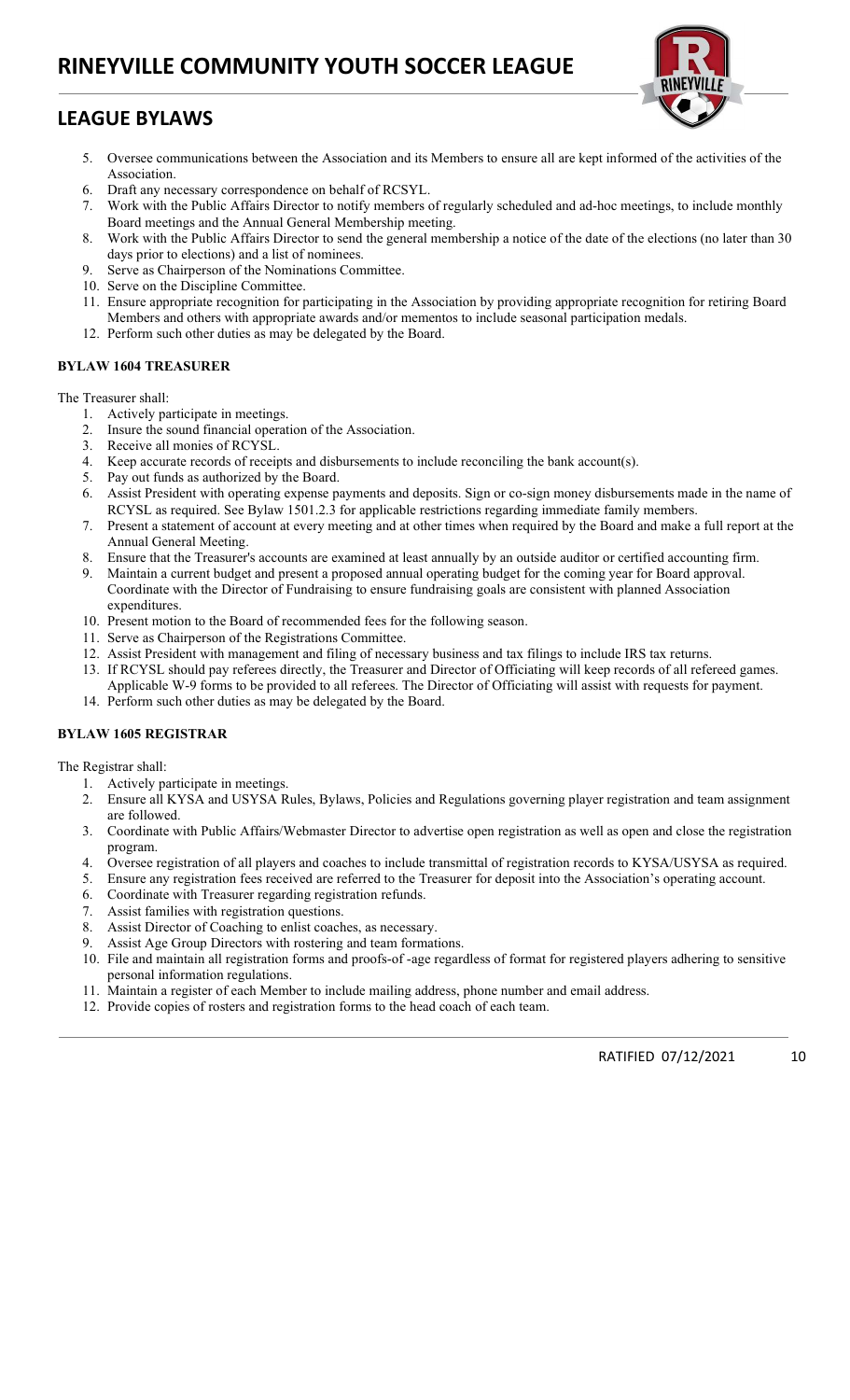## LEAGUE BYLAWS

- 13. Coordinate with Treasurer on all matters regarding refunds of registration.
- 14. Perform such other duties as may be delegated by the Board.

### BYLAW 1606 DIRECTOR OF SCHEDULING

The Director of Scheduling shall:

- 1. Actively participate in meetings.
- 2. Schedule all games for RCYSL with area Schedulers.
- 3. Distribute schedules to Coaches, Age Group Directors, Referee Assignor and others as needed.
- 4. Coordinate with area Schedulers, Referee Assignor and Coaches to reschedule cancellations.
- 5. Communicate game changes to the Referee Assignor and Coaches as soon as feasible.<br>6. Coordinate and annoye any interstate play for  $BCVST$
- 6. Coordinate and approve any interstate play for RCYSL.
- 7. Perform such other duties as may be delegated by the Board.

### BYLAW 1607 DIRECTOR OF PUBLIC AFFAIRS/WEBMASTER

The Director of Public Affairs/Webmaster shall:

- 1. Actively participate in meetings.
- 2. Act as liaison between RCYSL and the local community and news media outlets.
- 3. Coordinate with the Registrar to advertise open registration.
- 4. Oversee the setup and retrieval of registration banners, enlisting the assistance of others as needed.
- 5. Announce field closures when advised and necessary.
- 6. Oversee the operation and maintenance of the RCYSL website and all RCYSL social media outlets.
- 7. Coordinate with the Director of Fundraising regarding promotion of fundraising activities.
- 8. Perform such other duties as may be delegated by the Board.

### BYLAW 1608 DIRECTOR OF COACHING

The Director of Coaching shall:

- 1. Actively participate in meetings.
- 2. Recruit coaches, as necessary, with assistance from the Registrar and Age Division Directors.
- 3. Coordinate with Director of Risk Management to ensure coaches have completed necessary registration for required background checks or other required programs such as SafeSport and issue coach badges once requirements met to be sufficient for one (1) seasonal year.
- 4. Oversee the training, development, and education of RCYSL coaches. To include assistance and information on coaching techniques or problems to Members upon request.
- 5. Purchase and distribute instruction books or materials to the coaches as needed.
- 6. Conduct periodic coaching clinics or coordinate with coaches to attend other means of education and the procedures to obtain reimbursement.
- 7. Serve as administrator of coaches and as a member of the Arbitration Committee.
- 8. Perform such other duties as may be delegated by the Board.

### BYLAW 1609 DIRCTOR OF U4-U8 AGE DIVISION

The Director of U4-U8 Age Division shall:

- 1. Actively participate in meetings.
- 2. Act as liaison between the Board, Committees, Coaches and Parents/Guardians of players in the U4-U8 age groups and solicit input regarding concerns, desires, and recommendations for the RCYSL program.
- 3. Serve as a member of the Rules Committee.
- 4. Assist the Director of Coaching to recruit coaches, as necessary.
- 5. Assist the Registrar with team formations.
- 6. Assist in overseeing and supervising the soccer activities in designated area of responsibility.
- 7. Coordinate assignment and oversee field marking of respective fields.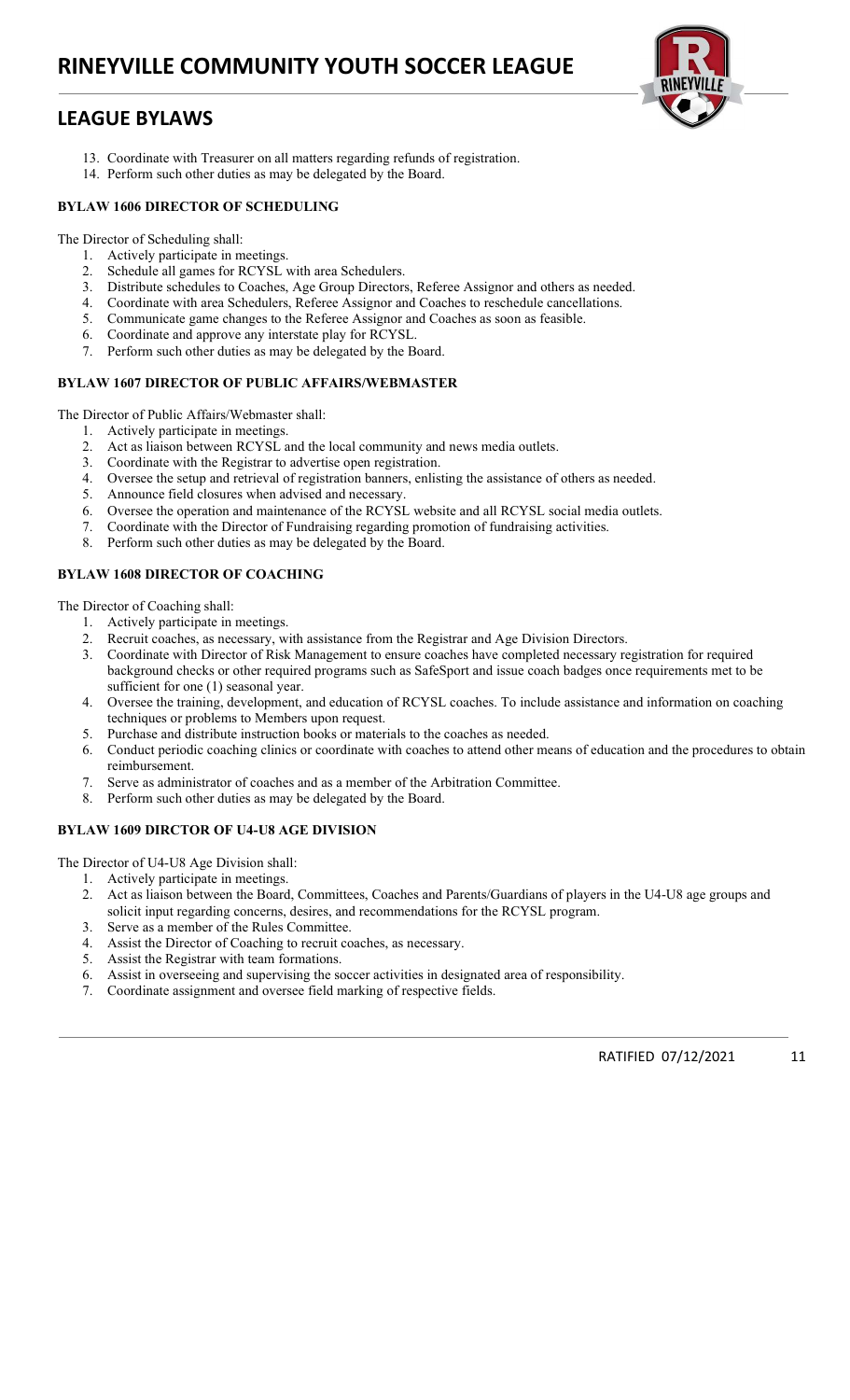# LEAGUE BYLAWS

- 
- 8. Coordinate with Director of Concessions for assistance in staffing the concession stand and communicate to individuals regarding volunteer responsibilities.
- 9. Perform such other duties as may be delegated by the Board.

### BYLAW 1610 DIRCTOR OF U10-U14 AGE DIVISION

The Director of U10-U14 Age Division shall:

- 1. Actively participate in meetings.
- 2. Act as liaison between the Board, Committees, Coaches and Parents/Guardians of players in the U10-U14 age groups and solicit input regarding concerns, desires, and recommendations for the RCYSL program.
- 3. Serve as a member of the Rules Committee.
- 4. Assist the Director of Coaching to recruit coaches, as necessary.
- 5. Assist the Registrar with team formations.
- 6. Assist in overseeing and supervising the soccer activities in designated area of responsibility.
- 7. Coordinate assignment and oversee field marking of respective fields.
- 8. Coordinate with Director of Concessions for assistance in staffing the concession stand and communicate to individuals
- regarding volunteer responsibilities. 9. Perform such other duties as may be delegated by the Board.

### BYLAW 1611 DIRECTOR OF OFFICIATING

The Director of Officiating shall:

- 1. Actively participate in meetings.
- 2. Assign referees for all "home" Association games if responsibility is not subcontracted to a third party.
- 3. Recruit, promote and arrange for the training, development and/or certification of Association referees.
- 4. Coordinate with Treasurer for all refereed game reports and arrange for direct payment to referees.
- 5. Recommend referee fee schedule to the Board.
- 6. First responder regarding any referee issues.
- 7. Perform such other duties as may be delegated by the Board.

### BYLAW 1612 DIRECTOR OF CONCESSIONS

The Director of Concessions shall:

- 1. Actively participate in meetings.
- 2. Oversee the concession program for RCYSL, ensuring on-site concession availability during scheduled game periods.
- 3. Coordinate with the Treasurer regarding cash income and expenditures.
- 4. Coordinate with Directors of Age Divisions for assistance in staffing the concession stand.
- 5. May be added to signature card of Association's banking institution if necessary and approved by the Board.
- 6. Assist Director of Fundraising as needed.
- 7. Perform such other duties as may be delegated by the Board.

### BYLAW 1613 DIRECTOR OF RISK MANAGEMENT

The Director of Risk Management shall:

- 1. Actively participate in meetings.
- 2. Coordinate with Director of Coaching to ensure coaches have completed necessary registration for required background checks or other required programs such as SafeSport and issue coaches badges once requirements are met to be sufficient for one (1) seasonal year.
- 3. Oversee the Risk Management Program for the Association in accordance with the KYSA Risk Management Program.
- 4. Coordinate with the Registrar to maintain security over all sensitive personal information on all Members of the Association.<br>5. Coordinate with all Board Members or any adult having direct influence or contact with RCY 5. Coordinate with all Board Members or any adult having direct influence or contact with RCYSL youth players regarding
- background checks or other required program such as SafeSport. 6. Inform Members of the Association with any changes or updates to the Risk Management Program and the plan of implementation.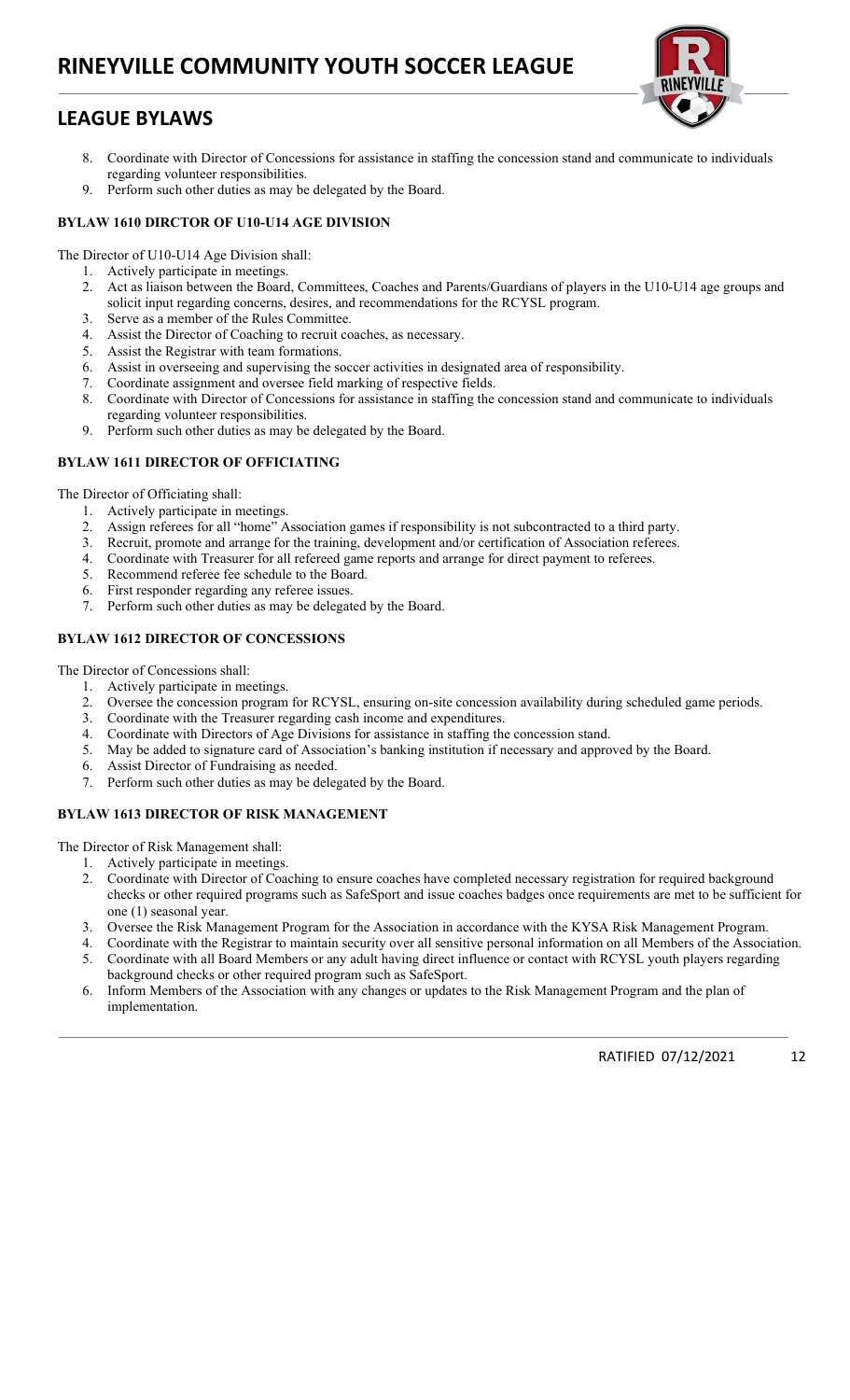# LEAGUE BYLAWS



- 7. Monitor weather and field conditions and make decisions to cancel or delay practices and/or games as appropriate. Coordinate with the Director of Public Affairs/Webmaster to announce such decisions through Association's communication mediums.
- 8. Oversee the enforcement of all Local, State and National Rules, Bylaws, Policies and Regulations governing player registration and team assignment.
- 9. Perform such other duties as may be delegated by the Board.

### BYLAW 1614 DIRECTOR OF FUNDRAISING

The Director of Fundraising shall:

- 1. Actively participate in meetings.
- 2. Develop plans to encourage donations and solicit funds in support of Association activities.
- 3. Coordinate with the Registrar, Director of Coaching, and Directors of Age Divisions regarding seasonal "family" t-shirt promotion, orders, and distribution.
- 4. Organize, schedule, and manage all Association fundraising projects.
- 5. Coordinate with the Director of Public Affairs/Webmaster to promote fundraising activities.
- 6. Coordinate with the Treasurer to ensure fundraising goals are consistent with planned Association expenditures.
- 7. Report fundraising income to the Board and facilitate exchange of fundraiser income and expenditures with the Treasurer.
- 8. Perform such other duties as may be delegated by the Board.

### BYLAW 1615 MEMBER-AT-LARGE

The Member-at-Large shall:

- 1. Actively participate in meetings.
- 2. This position should be filled by a non-coaching individual.
- 2. This perfect shows of the local community and Association Members perspective.
- 4. Participate in Team Formations, if needed as a non-coach representative
- 5. Perform such other duties as may be delegated by the Board.

### BYLAW 1616 IMMEDIATE PAST PRESIDENT

The Immediate Past President may:

- 1. Serve as advisor for the current President.
- 2. Perform such other duties as may be helpful to the Board.

## CHAPTER 22 NOMINATIONS AND ELECTIONS

### BYLAW 2201 NOMINATIONS

- 1. Proposals for nomination of Officers and Directors of the Association shall be submitted to the Nominations Committee no later than forty-five (45) days prior to the Annual General Meeting of the Association Council.
- 2. The Nominations Committee shall present a list of all proposed candidates for each position to the members at least thirty (30) days prior to the Annual General Meeting of the Association Council.
- 3. The Nominations Committee shall be responsible for ensuring that at least one (1) candidate be proposed for each available position.
- 4. Incumbents in offices subject to election shall be polled by the Nominations Committee, and, if willing and eligible to serve, shall be included on the list of nominees.
- 5. If less than two nominations exist on the ballot for any position, then nominations will we accepted from the floor for those positions.

### BYLAW 2202 ELECTIONS

1. The elections of the Association Officers and Directors shall be held by secret ballot at the Annual General Membership Meeting.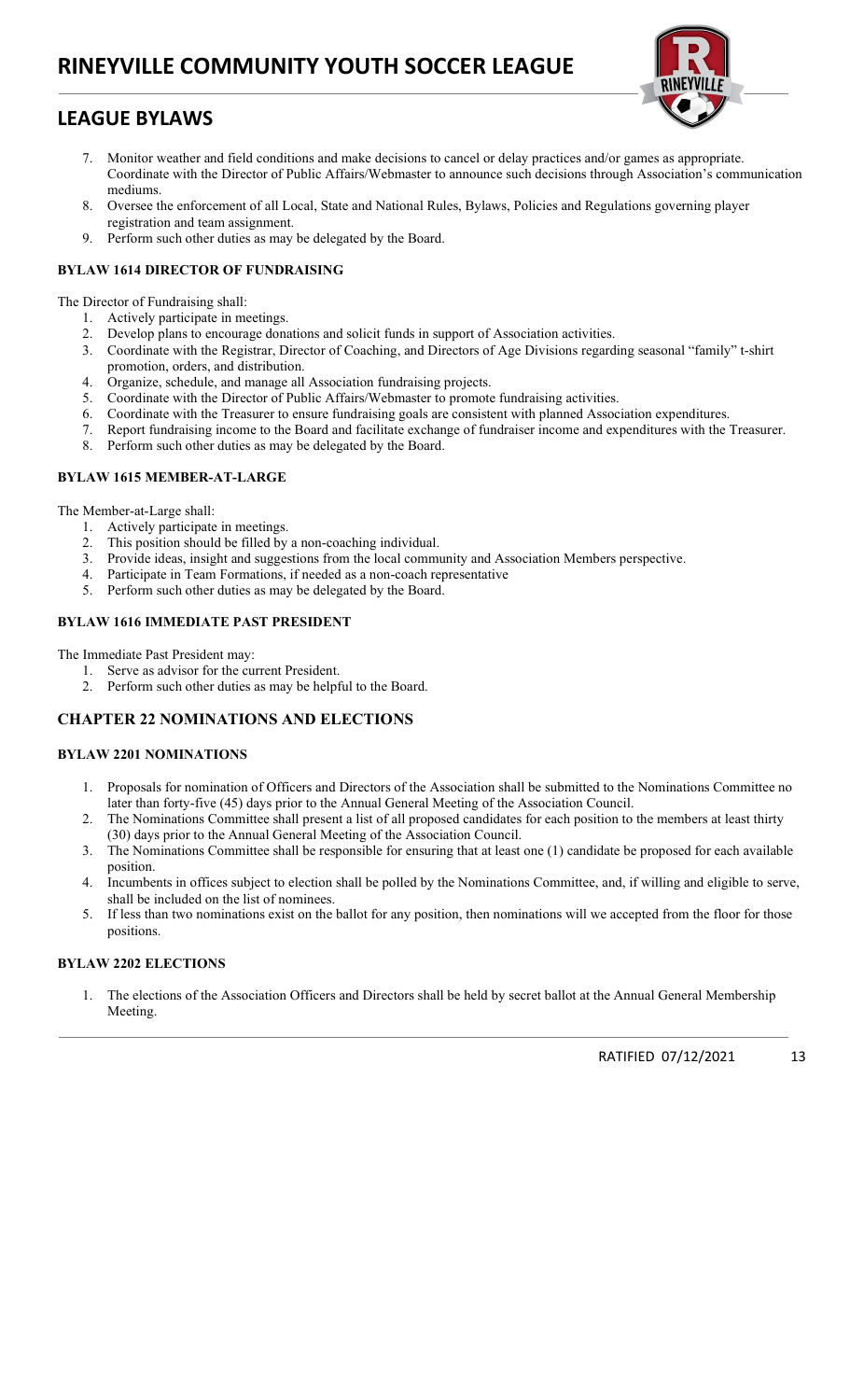# LEAGUE BYLAWS



- 2. The current Nominations Committee Chairperson shall read the ballot as issued by the Nominations Committee and conduct the elections by secret ballot.
- 3. Each nominee will be given the opportunity to speak prior to the vote of their position.
- 4. Officers and Directors shall be elected by majority vote cast by the Members present and voting at the Annual General Meeting of the Association Council, the vote shall be tallied by the Nominations Committee and announced by the Chairperson of that committee.
- 5. The voting rights of each Member are in accordance with Bylaw 1220 Voting.
- 6. Proxies will not be recognized.

### BYLAW 2203 TERMS OF OFFICE

### Section 1 Terms of Office

- 1. All Officers and Directors shall serve a two-year term of office.
- 2. The President, Secretary, Registrar, Director of Scheduler, Director of Coaching, U4-U8 Age Division Director, Risk Management and Director of Fundraising shall be elected in even numbered years.
- 3. The Vice President, Treasurer, Director of Public Affairs/Webmaster, U10-U14 Age Division Director, Director of Officiating, Director of Concessions, and Member-at-Large shall be elected in odd numbered years.
- 4. Officers and Directors shall assume their positions June 15<sup>th</sup>. The Treasurer will assume office the first day of the Association's fiscal year following the election unless otherwise necessary.
- 5. The Immediate Past President may serve a term not to exceed two (2) years commencing with the end of his/her service as President. A President removed from office for reasonable cause under the terms of Section 3 of this Bylaw shall not serve as the Immediate Past President and shall not be a member of the Board in that capacity.

### Section 2 Vacancies

Vacancies in all offices and directorships shall be filled by appointment of the President subject to ratification by the Board or as otherwise provided in the Bylaws. The Office of the President shall be filled as provided in Bylaw 1602. The person appointed to fill the vacancy shall serve for the balance of the term.

### Section 3 Removal and Resignations

- 1. The appointed Officers and Directors may be removed from office for reasonable cause by two-thirds (2/3) majority vote of those present and voting at any duly constituted Board Meeting.
- 2. Any Officer or Director elected by the Members may be removed by the Members for just cause. For purposes of this section, "just cause" shall include, but not limited to:
	- a. Failure to perform the duties of the position,
	- b. Acting in a manner which conflicts with the Bylaws, Rules, Policies, or decisions of the Board,
	- c. Engaging in actions which reflect negatively on the Association,
	- d. Acting in a manner which presents a threat to rights and/or safety of any player or Member of the Association, or e. Absence at three (3) consecutive Board Meetings.
- 3. A proposal for removal of an elected officer or director must be submitted in writing to the Board at least two (2) weeks prior to the board meeting at which it will be considered. Two-thirds of the Board shall constitute a quorum for purposes of considering the proposal. A vote of two-thirds (2/3) of those Board Members present and voting at the meeting shall be required to submit such proposal to a vote of the Members of the Association.
- 4. Removal of an elected board member requires a three-fifths (3/5) majority vote by the members of the Association present at either an Annual General Membership meeting or a Special meeting called by the Board.
- 5. Any board member may resign at any time by giving written notice to the President or Secretary, and unless specified therein, the acceptance of such resignation shall not be necessary to make it effective.

## CHAPTER 24 COMMITTEES

### BYLAW 2401 STANDING COMMITTEES

The Standing Committees of the Association shall be as specified in these Bylaws; Chairs of Standing Committees shall be appointed by the President, subject to ratification by the Board, except where otherwise provided in the Bylaws; Committee members shall be